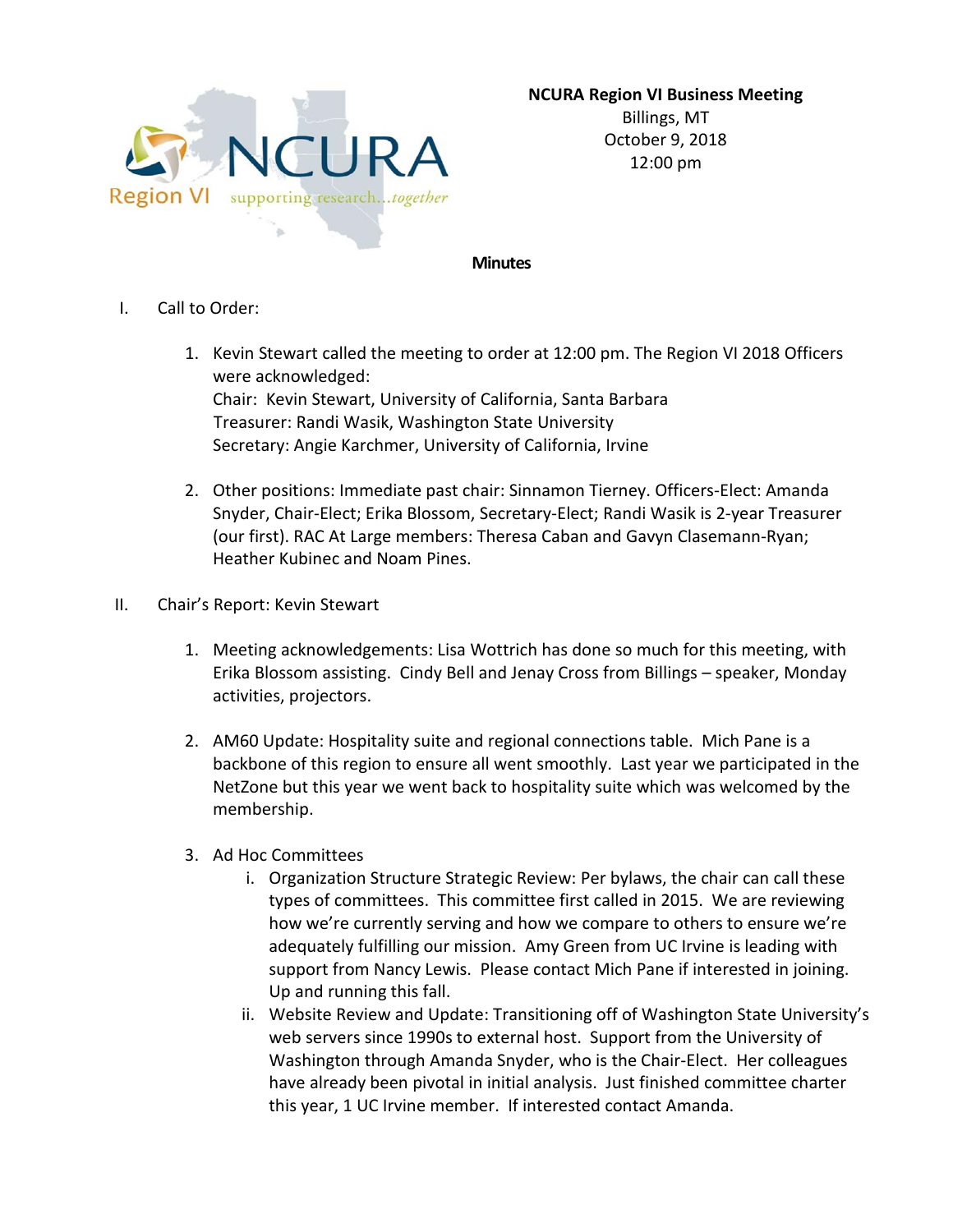## III. Treasurer's Report

1. Budget Update: 6-month budget update presented. Last Hawaii meeting helped us with this meeting and Seattle. No big surprises from Annual Meeting to now.

## IV. Regional Standing Committee Reports

- 1. Awards and Recognition: Csilla Csaplár
	- a. Thank you to the committee members: Billy Gillepis, Sandra Purves, Vanessa Acevedo, Vanessa Quiroz Hotz.
	- b. Award announcements: (1) 3 travel award recipients: John Butzer, Mara Rivet, Jenna Nakano (2) 4 Recognition awards: Linda Patton Emeritus award: Julie Guggino from Central Washington University. Meritorious contribution award: Mich Pane, Megan Dietrich and Laura Register – social media group for the Region. (3) Barry Dorfman Outstanding New Research Administrator Award: Nicole Joyce. (4) Helen Carrier Distinguished Service Award: Rosie Madnick.
	- c. Next year's award: Travel awards for FRA/PRA information out in December.
- 2. Education and Professional Development: Matt Kirk
	- a. Members: Csilla Csaplár, Derick Jones, Nancy Lewis, Melissa Mullen, Amanda Snyder, Sam Westcott.
	- b. LeadMe Program under this committee separate update.
	- c. Workshop: Last year on data security at UC Irvine. An application has to be submitted by National. This was approved. Preaward basics in works for one day, different areas of the Region. First workshop is just about done, Kevin Stewart to review. Seattle in early 2019. We chose Seattle because FRA/PRA is in southern part of the region so looking to serve members in the northern part. We want to have ongoing application for this workshop but open to other types. Please let us know.
		- Kevin Stewart notes this is a good opportunity for the Region to provide a way to send new employees for lower costs. Other regions are good at this but nice training opportunity for our members.
- 3. Nomination and Elections Committee: Lisa Wottrich
	- a. Committee: Derek Brown, Kim Eudy, Nancy Lewis, Rosie Madnick.
	- b. Announcements: Incoming officers elected:
		- Chair-Elect: Vanessa Quirotz Hotz, University of Washington
		- Treasurer-Elect: Manilyn Matau, UC Irvine
		- Secretary-Elect: Krista Roznovsky, Stanford University
		- Regional Advisory Committee Member: Erika Waday, University of Nevada, Reno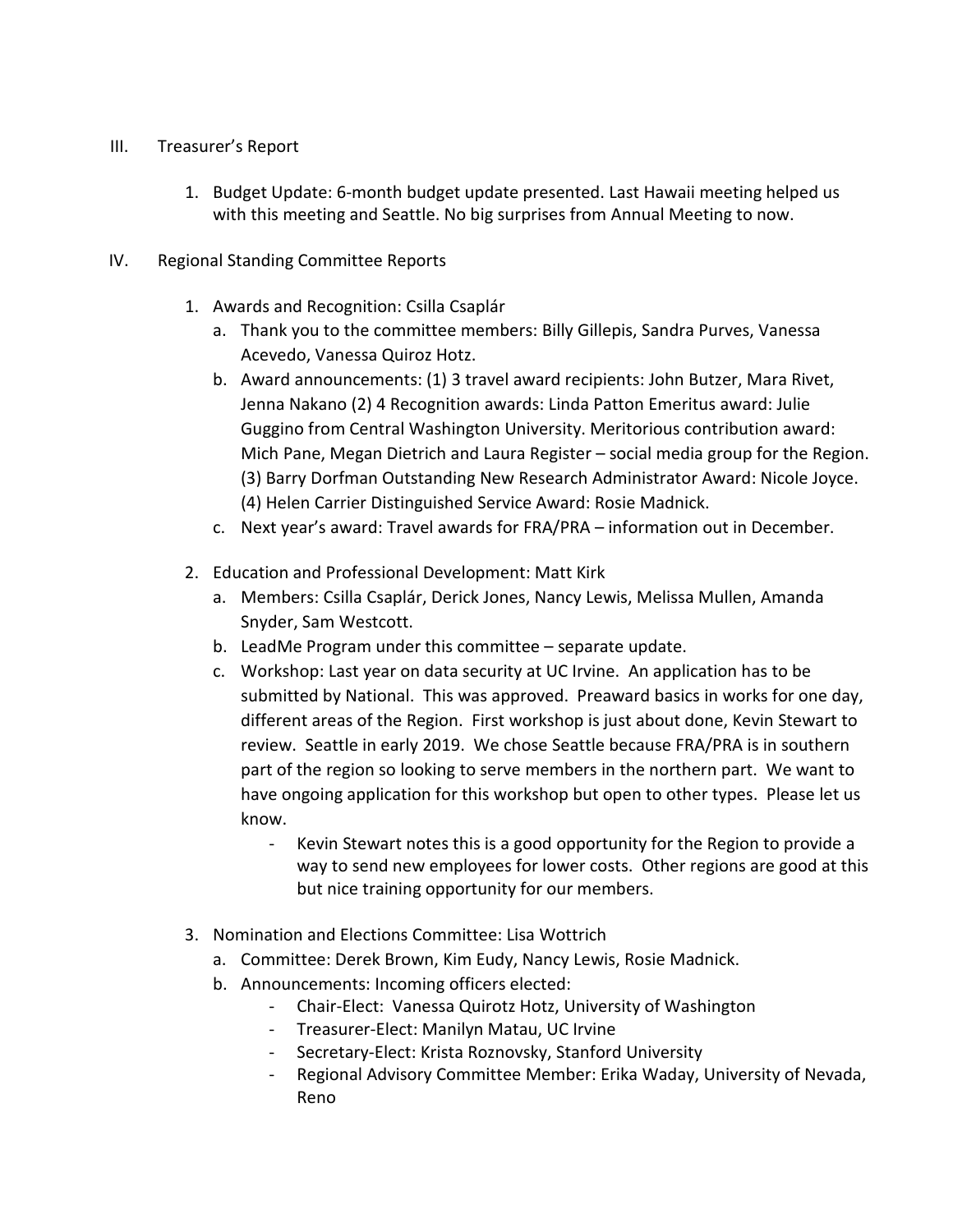- National Board of Directors Member: Derick Jones, LA Biomed
- 4. Membership and Volunteers Committee: Mich Pane
	- a. Members: Meeting numbers discussed; 26 new members at this meeting.
	- b. Baskets for fundraising: Thank you for donating and purchasing tickets.
	- c. Tech team: Lisa Wottrich and Erika Blossom are tech coordinators. UC Irvine tech team has really come through (this is support provided by National for AM).
	- d. Acknowledgement of volunteer efforts on welcome packets and registration desk.
	- e. Other opportunities: No regional representation at FRA/PRA. AM next year is manning desk. The most work is required at RM.
	- f. Social media efforts: Megan Dietrich and Laura Register but also Derick Jones.
- V. Chair Elect Report: Amanda Snyder
	- 1. 2018 Regional Meeting: Thank all for your attendance. Kevin Stewart and Deb Shaver have put on a great program.
	- 2. 2019 Regional Meeting: In Seattle at the 10/27-10/30 Motif Hotel in downtown, only few blocks from Pike Place market. Shopping and eating close by. Logistically easy to get to. Public transportation is easy. Dianne Barrett is RVII chair – they'll be putting together program and logistics committee. If interested let her know.
- VI. Secretary Report
	- 1. Derick Jones moves to approve; Mich Pane seconds; report approved.
- VII. Board of Directors National: Georgette Sakumoto
	- 1. Diversity and Inclusion Statement: Posted on National website. Working group provided input to national and regional leadership in June. Statement and policy completed and posted. Now we must implement. Please be sure to read statement and keep it in mind, as you're a track leader and committee leader. Will put statement in our documentation to keep this at the forefront.
	- 2. Bylaws Change: November: Proposed change to the bylaws regarding elections. It's challenging to find candidates and receive institutional support. The vetting process at the board level and regional leadership and development committee. At large positions still elected but officers are vetted instead of elected.
	- 3. Educational Scholarship Fund: Fundraising hitch discovered laws and policies in place that we've violated. Moving forward have to be mindful. We awarded first 2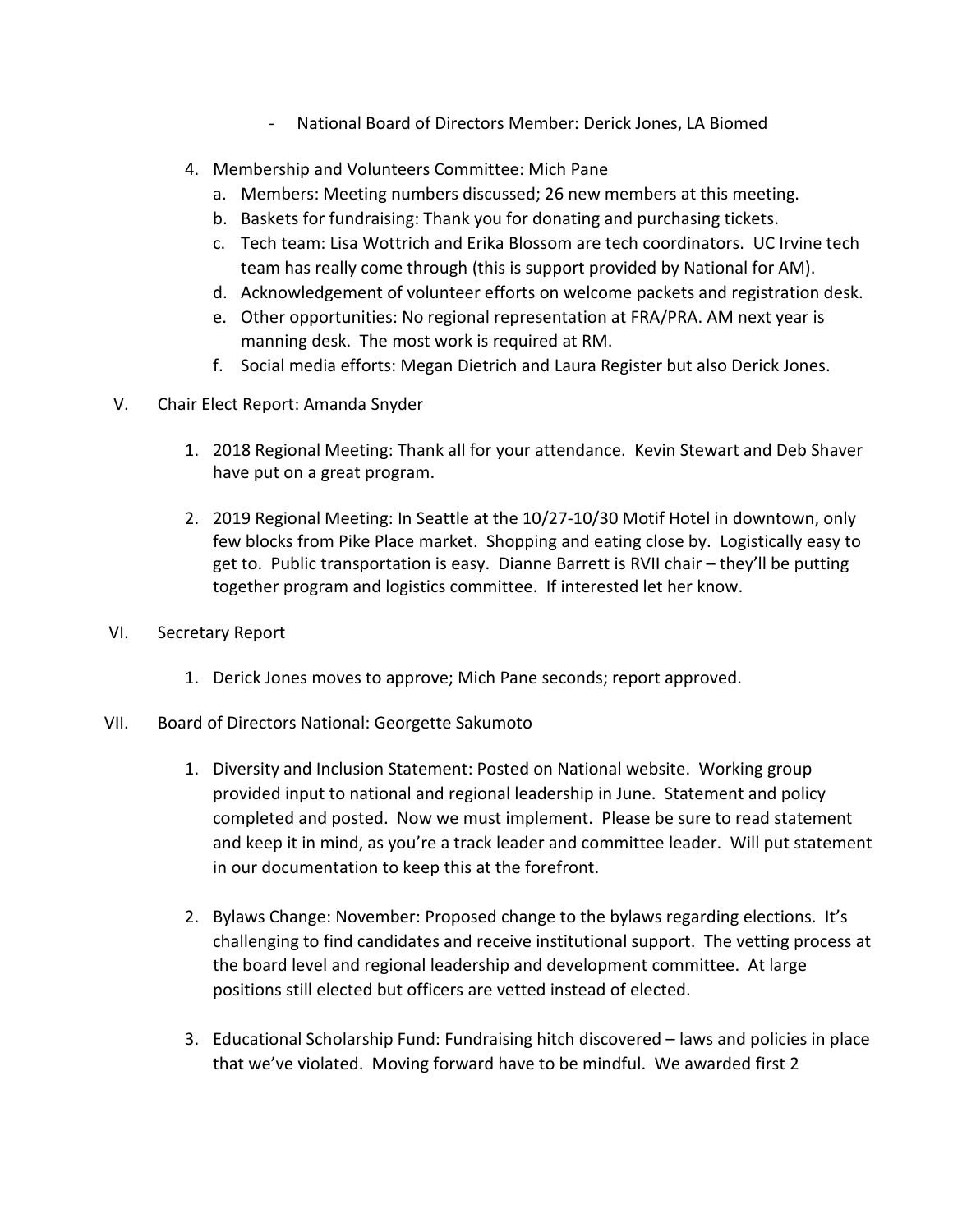scholarships for a Masters in Research Administration. The committee will look to expand this program beyond MRA.

- 4. FRA/PRA: Held in Las Vegas in 2019. 3/11-3/12 at Mirage. 3/13 workshops. PRA 3/14- 3/15.
- 5. Board meeting this November: Working with consultant to evaluate programs which should be sunsetted or improved? Update next year.
- VIII. National Leadership & Development Committee
	- 1. Update: October 5 nomination process closed. Under review then.
	- IX. LeadMe Program
		- 1. LeadMe Class 2018 Graduation: Presented by Derick Jones
			- a. Erika Garcia, Cal Tech
			- b. Akilah Pruitt, UC Irvine
			- c. Saiqa Anne Qureshi, UC San Francisco
			- d. April Walter-Brown, Charles Drew University
		- 2. Mint (Mentors-In-Training) Recognition:
			- a. Grace Park, UC Irvine
			- b. Lisa Anaya from R7
			- c. Brigidann Cooper, LA Biomed
		- 3. Mentor Recognition:
			- a. Theresa Caban, Kaiser Foundation Research
			- b. David Scarbeary-Simmons, UC San Francisco
			- c. Rashonda Harris from R3
			- d. Manilyn Mantau, UC Irvine
			- e. Randi Wasik, Washington State University
		- 4. Educational Series Instructors: Rashonda Harris, Brigidann Cooper, Derick Jones, Dr. Marianne Woods, Natasha Williams, Jamie Caldwell
		- 5. Final recognition: Nancy Lewis, co-chair and mentor. Also Matt Kirk as committee chair. Kevin Stewart notes this in its 9<sup>th</sup> year, a wonderful professional development mechanism and regional volunteer feed in.
	- X. New Topics: None